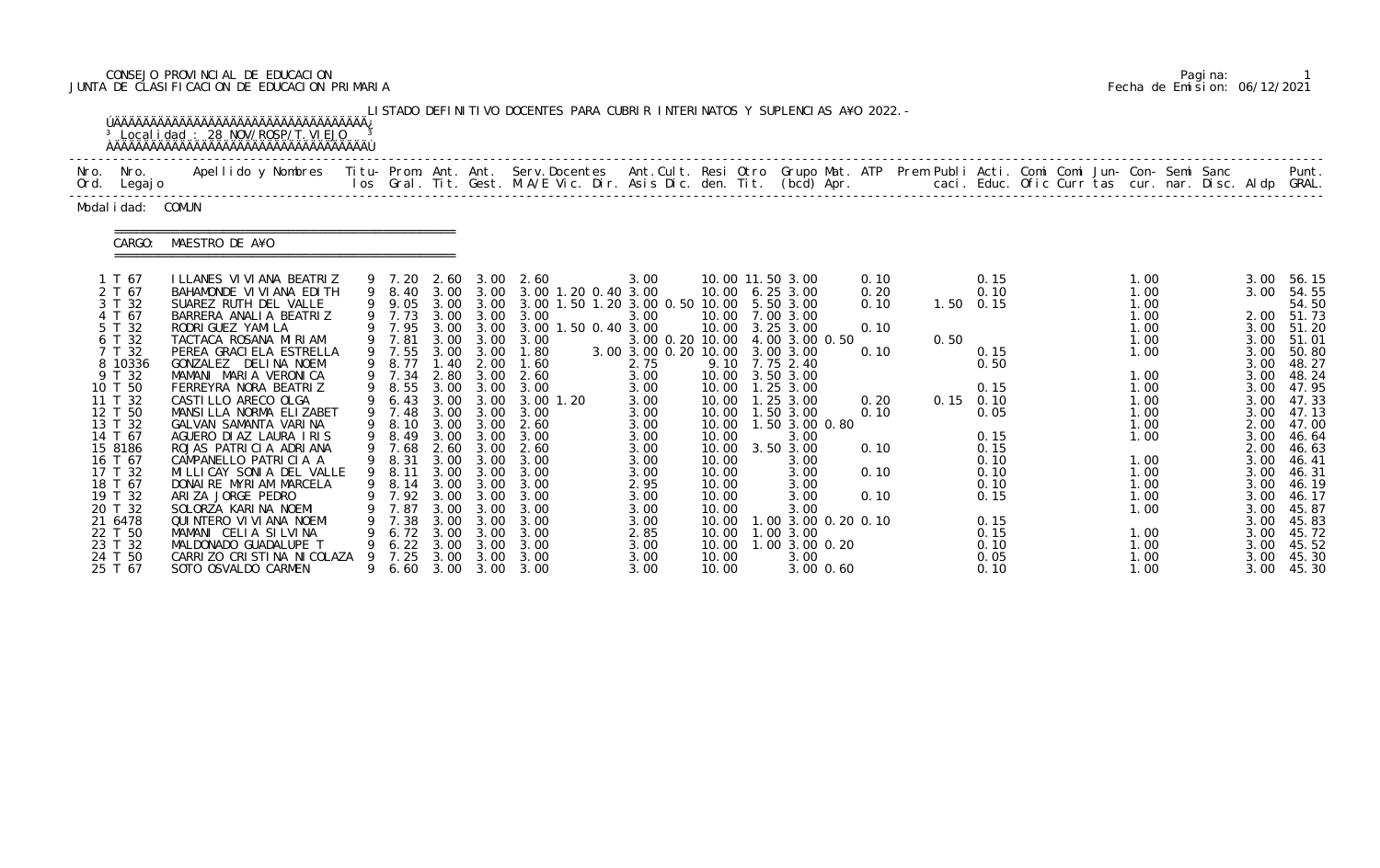# CONSEJO PROVINCIAL DE EDUCACION Pagina: 2 JUNTA DE CLASIFICACION DE EDUCACION PRIMARIA Fecha de Emision: 06/12/2021

| Nro.<br>Ord. | Nro.<br>Legaj o     | Apellido y Nombres  Titu- Prom. Ant. Ant. Serv.Docentes  Ant.Cult. Resi Otro Grupo Mat. ATP Prem Publi Acti. Comi Comi Jun- Con- Semi Sanc         Punt.<br>Ios Gral. Tit. Gest. M.A/E Vic. Dir. Asis Dic. den. Tit. (bcd) Apr. |   |                |              |                   |                     |                 |                |                       |      |  |                |  |              |  |              |                |
|--------------|---------------------|---------------------------------------------------------------------------------------------------------------------------------------------------------------------------------------------------------------------------------|---|----------------|--------------|-------------------|---------------------|-----------------|----------------|-----------------------|------|--|----------------|--|--------------|--|--------------|----------------|
|              | CARGO:              | MAESTRO DE A¥O                                                                                                                                                                                                                  |   |                |              |                   |                     |                 |                |                       |      |  |                |  |              |  |              |                |
|              | 26 T 67             | BEJARANO MIRTA MATILDE                                                                                                                                                                                                          |   | 9 6.88         |              |                   | 3.00 3.00 3.00 0.30 | 3.00            | 10.00          | 3.00                  | 0.10 |  |                |  | 1.00         |  | 3.00         | 45.28          |
|              | 27 T 32             | CHOQUE I SABEL                                                                                                                                                                                                                  |   | 9 6.09         |              | 3.00 3.00         | 3.00                | 3.00            | 10.00          | 1.00 3.00             |      |  | 0.15           |  | 1.00         |  | 3.00         | 45.24          |
|              | 28 TAD 7<br>29 T 67 | PERALTA MARIO LUIS<br>JUANI RAMONA CANDIDA                                                                                                                                                                                      |   | 7.05<br>9 8.09 | 3.00<br>3.00 | 3.00<br>3.00      | 3.00<br>3.00        | 3.00<br>3.00    | 10.00<br>10.00 | 3.00<br>1.00 3.00     | 0.10 |  | 0.25           |  | 1.00<br>1.00 |  | 3.00         | 45.05<br>44.44 |
|              | 30 9767             | GONZALEZ DORA ELISABETH                                                                                                                                                                                                         | 9 | 8.44           |              |                   | 3.00 2.50 2.40      | 3.00            | 7.00           | 3.00 3.00             |      |  |                |  |              |  | 3.00         | 44.34          |
|              | 31 7188             | ROMERO OSCAR                                                                                                                                                                                                                    | 9 | 8.22           | 3.00         | 3.00              | 1.50                | 3.00            | 7.00           | 7.50 2.10             |      |  |                |  |              |  |              | 44.32          |
|              | 32 10249            | NAVARRO MARIA ADRIANA                                                                                                                                                                                                           |   | 9 8.30         | 1.60         | 2.00              | 1.60                | 2.90            |                | 8.40 4.00 2.40 1.00   |      |  |                |  |              |  |              | 3.00 44.20     |
|              | 33 TAD 7            | I TUARTE JORGE OSVALDO                                                                                                                                                                                                          | 9 | 6.63           |              | 3.00 3.00         | 3.00                | 3.00            | 10.00          | 1.00 3.00             |      |  | $1.00 \t 0.25$ |  | 1.00         |  |              | 43.88          |
|              | 34 T 67<br>35 4710  | OCAMPO SANDRA ELIZABETH<br>OCAMPO SERGIO DANIEL                                                                                                                                                                                 |   | 8.43<br>9 7.28 | 3.00<br>3.00 | 3.00<br>3.00      | 3.00<br>3.00        | 3.00            | 10.00<br>10.00 | 3.00                  | 0.10 |  | 0.20           |  | 1.00         |  |              | 43.73          |
|              | 36 8188             | SORIA LILIANA DEL ROSARIO                                                                                                                                                                                                       |   | 6.61           |              | 2.60 3.00         | 2.60                | 3.00<br>2.30    | 10.00          | 3.00<br>$1.25$ $3.00$ | 0.20 |  | 0.40<br>0.10   |  |              |  | 2.00<br>3.00 | 43.68<br>43.66 |
|              | 37 T 32             | GALEANO MARIA ROSA                                                                                                                                                                                                              |   | 9 7.40         | 3.00         | 3.00              | 3.00 0.90           | 3.00            | 10.00          | 3.00                  | 0.10 |  | 0.10           |  | 1.00         |  |              | 43.50          |
|              | 38 T 32             | BALETA MABEL CRISTINA                                                                                                                                                                                                           | 9 | 8.00           | 3.00         | 3.00              | 3.00                | 3.00            | 10.00          | 3.00                  | 0.10 |  |                |  | 1.00         |  |              | 43.10          |
|              | 39 T 67             | ZERPA VI VI ANA ELBA                                                                                                                                                                                                            |   | 9 7.68         |              | 3.00 3.00         | 3.00                | 3.00 0.20 10.00 |                | 3.00                  | 0.10 |  | 0.10           |  | 1.00         |  |              | 43.08          |
|              | 40 T 67             | HUERTA ORTEGA JUAN RAMON                                                                                                                                                                                                        |   | 7.22           | 3.00         | 3.00              | 3.00                | 3.00            | 10.00          | 0.50 3.00 0.10        |      |  | 0.05           |  | 1.00         |  |              | 42.87          |
|              | 41 0480             | MATUS SANDRA FABIANA                                                                                                                                                                                                            |   | 6.63           | 3.00         | 3.00              | 2.20                | 3.00            | 10.00          | 3.00 3.00             |      |  |                |  |              |  |              | 42.83          |
|              | 42 6754             | DELGADO MARCIA GRACIELA                                                                                                                                                                                                         | 9 | 6.61           |              | 3.00 3.00         | 2.10                | 3.00            | 10.00          | 3.00                  |      |  |                |  |              |  | 3.00         | 42.71          |
|              | 43 T 67             | ALCARAZ VI CTOR HUGO                                                                                                                                                                                                            |   | 9 7.68         | 3.00         | 3.00              | 3.00                | 3.00            | 10.00          | 3.00                  |      |  |                |  | 1.00         |  |              | 42.68          |
|              | 44 T 32<br>45 7745  | MAMANI HILDA<br>REARTES NI COLASA BEATRIZ                                                                                                                                                                                       | 9 | 9 7.18<br>6.97 | 2.80         | 3.00 3.00<br>3.00 | 3.00                | 3.00<br>3.00    | 10.00<br>10.00 | 3.00<br>2.50 3.00     | 0.30 |  | 0.10           |  | 1.00         |  |              | 42.58<br>42.47 |
|              | 46 7087             | SOLIS RICARDO ANTONIO                                                                                                                                                                                                           |   | 9 7.76         | 3.00         | 3.00              | 2.20<br>3.00        | 0.40            | 10.00          | 3.00                  |      |  | 0.10           |  |              |  |              | 3.00 42.26     |
|              | 47 9659             | GALI ANO MARI ANELA                                                                                                                                                                                                             |   | 9.09           | 3.00         | 2.50              | 1.60                | 3.00            | 7.00           | $1.25$ 2.40           | 0.10 |  |                |  |              |  |              | 3.00 41.94     |
|              | 48 10364            | GASPAR ROSANA DEL VALLE                                                                                                                                                                                                         |   | 6.82           | 1.60         | 2.00              | 1.60                | 3.00            |                | 8.40 4.00 2.40        |      |  |                |  |              |  |              | 3.00 41.82     |
|              | 49 8991             | GAI TAN ANALIA BETSABE                                                                                                                                                                                                          |   | 7.76           | 2.20         | 2.75              | 2.20                | 3.00            | 10.00          | 3.00 1.00 0.10        |      |  | 0.10           |  |              |  |              | 41.11          |
|              | 50 9052             | GOMEZ ELSA MAGALI                                                                                                                                                                                                               |   | 9 7.73         | 3.00         | 3.00              | 3.00                | 3.00            | 7.70           | 1.75 2.10             |      |  |                |  |              |  |              | 40.28          |
|              | 51 6952             | LAZARTE CLAUDIA FABIOLA                                                                                                                                                                                                         |   | 9 5.41         |              |                   | 3.00 3.00 2.80      | 0.70            | 10.00          | 3.00                  |      |  |                |  |              |  |              | 3.00 39.91     |

|  | Pagi na: |                              |
|--|----------|------------------------------|
|  |          | Fecha de Emision: 06/12/2021 |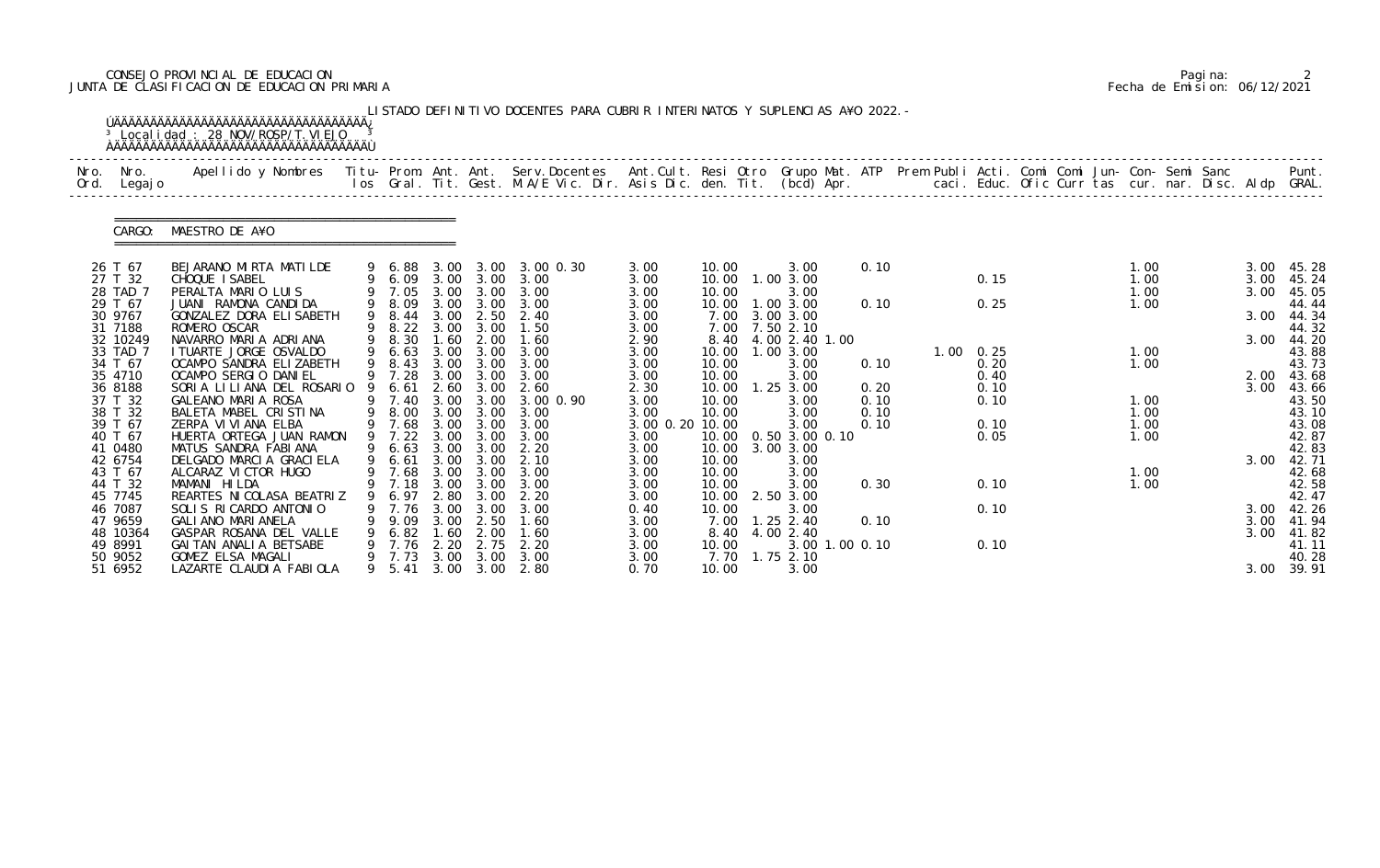# CONSEJO PROVINCIAL DE EDUCACION Pagina: 3 JUNTA DE CLASIFICACION DE EDUCACION PRIMARIA Fecha de Emision: 06/12/2021

|      |                                                                                                                                                                         | <sup>3</sup> Local i dad: 28 NOV/ROSP/T. VI EJO                                                                                                                                                                                                                                                                                                                                                        |   |                                                                                                                                 |                                                      |                                                                                                            | LISTADO DEFINITIVO DOCENTES PARA CUBRIR INTERINATOS Y SUPLENCIAS A¥O 2022. -                                                                                                   |                                                                                                                      |                                                                                                             |                                                                                                                                                           |  |                      |  |  |  |                                                              |                                                                                                                                     |
|------|-------------------------------------------------------------------------------------------------------------------------------------------------------------------------|--------------------------------------------------------------------------------------------------------------------------------------------------------------------------------------------------------------------------------------------------------------------------------------------------------------------------------------------------------------------------------------------------------|---|---------------------------------------------------------------------------------------------------------------------------------|------------------------------------------------------|------------------------------------------------------------------------------------------------------------|--------------------------------------------------------------------------------------------------------------------------------------------------------------------------------|----------------------------------------------------------------------------------------------------------------------|-------------------------------------------------------------------------------------------------------------|-----------------------------------------------------------------------------------------------------------------------------------------------------------|--|----------------------|--|--|--|--------------------------------------------------------------|-------------------------------------------------------------------------------------------------------------------------------------|
| Nro. | Nro. In the Nro.<br>Ord. Legajo                                                                                                                                         | Apellido y Nombres - Titu- Prom. Ant. Ant. Serv.Docentes - Ant.Cult. Resi Otro Grupo Mat. ATP Prem Publi Acti. Comi Comi Jun- Con- Semi Sanc - - - Punt.<br>Ios Gral. Tit. Gest. M.A/E Vic. Dir. Asis Dic. den. Tit. (bcd) Apr. -                                                                                                                                                                      |   |                                                                                                                                 |                                                      |                                                                                                            |                                                                                                                                                                                |                                                                                                                      |                                                                                                             |                                                                                                                                                           |  |                      |  |  |  |                                                              |                                                                                                                                     |
|      | CARGO:                                                                                                                                                                  | MAESTRO DE A¥O                                                                                                                                                                                                                                                                                                                                                                                         |   |                                                                                                                                 |                                                      |                                                                                                            |                                                                                                                                                                                |                                                                                                                      |                                                                                                             |                                                                                                                                                           |  |                      |  |  |  |                                                              |                                                                                                                                     |
|      | 52 0196<br>53 3708<br>54 10167<br>55 8745<br>56 11471<br>57 9967<br>58 11100<br>59 9671<br>60 10007<br>61 9197<br>62 11741<br>63 11502<br>64 9277<br>65 7571<br>66 0584 | BUSTOS ROQUE MARCELO<br>RODRI GUEZ MARIA ESTHER<br>MERELES ALEJANDRA MARYLIN<br>FLORES MARIA DANIELA<br>PEREIRAS TAMARA NOEMI<br>JULIO SILVINA ROSA<br>STEINLE LUCIA YANINA<br>SUAREZ DI EGO ARI STI DE<br>GONZALEZ MIRTA BEATRIZ<br>HERNANDEZ MARIA DE LOS<br>SEGOVIA SILVIA FABIANA<br>BAI GORRI A MARI SOL SI LVI NA 9<br>RIOS YUDITH ELISA<br>ARANCI BI A ADRI ANA VALERI A<br>RODRI GUEZ ADRI ANA |   | 9 7.30<br>9 7.81<br>9 6.52<br>9 8.64 1.40<br>9 6.82<br>9 7.27<br>9 6.85 2.20<br>9 7.80<br>7.60<br>9 5.93 3.00<br>9 7.09<br>8.00 | 1.60<br>3.00<br>2.60<br>3.00<br>3.00<br>1.00<br>3.00 | 2.00<br>1.00 1.50<br>2.25<br>1.50<br>2.50<br>2.25<br>1.25<br>$\overline{\phantom{0}}$ . 25<br>2.75<br>3.00 | 9 7.33 3.00 3.00 3.00<br>9 5.47 3.00 3.00 3.00<br>0.60<br>9 6.99 3.00 3.00 2.40<br>1.10<br>3.00<br>1.20<br>2.00<br>1.80<br>2.50 2.00<br>1.20<br>1.00<br>2.40<br>2.80 3.00 0.80 | 1.30<br>3.00<br>2.15<br>2.00<br>1.25<br>3.00<br>2.00<br>3.00<br>3.00<br>3.00<br>3.00<br>0.65<br>3.00<br>2.55<br>3.00 | 10.00<br>10.00<br>8.40<br>8.40<br>10.00<br>6.30<br>7.00<br>6.30<br>10.00<br>10.00<br>7.70<br>10.00<br>10.00 | 3.00<br>3.00<br>4.50 0.60<br>1.50 3.00<br>3.00 1.50<br>3.00<br>4.20 6.50 1.50<br>3.00<br>1.50 2.70<br>3.00<br>3.50 4.50 1.80<br>2.50 1.50<br>3.00<br>1.20 |  | 0.05<br>0.15<br>0.10 |  |  |  | 3.00<br>3.00<br>3.00<br>3.00<br>3.00<br>2.00<br>3.00<br>3.00 | 39.68<br>39.47<br>39.30<br>39.29<br>39.16<br>39.07<br>38.94<br>38.92<br>38.82<br>38.65<br>38.05<br>37.50<br>36.78<br>36.44<br>36.00 |
|      | 67 11110<br>68 11868<br>69 9247<br>70 7342<br>71 0030<br>72 10252<br>73 9915<br>74 10330<br>75 8466<br>76 9903<br>77 9664                                               | ZELAYA MARIA CELIA<br>ESPA¥ON YESICA ELIZABETH<br>LEI VA CECILIA JOHANA<br>MATUS VI VI ANA ANDREA<br>PEREZ ROXANA BEATRIZ<br>LEZCANO SABRINA DE JESUS<br>SOTO NATALIA MELINA<br>PERICICH LORENA ANDREA<br>BORDON GAI TAN MARI ANA<br>MARTINEZ MARIA VIRGINIA<br>GAI TAN JORGE LEONARDO                                                                                                                 | 9 | 9 8.03 2.20<br>5.94<br>7.99<br>8.41<br>7.67<br>7.87<br>9 7.85<br>9 6.00                                                         | 3.00<br>.60<br>3.00<br>.60<br>3.00<br>1.80           | 2.75<br>9 8.21 3.00 3.00<br>3.00<br>2.00<br>2.50<br>2.00<br>3.00<br>3.00 2.50                              | 9 6.62 1.60 1.50 1.40<br>9 7.34 0.80 1.00 0.80<br>0.60<br>0.60<br>0.90<br>1.60<br>0.40<br>2.25 0.40                                                                            | 2.10<br>2.25<br>0.30<br>1.95<br>2.10<br>1.80<br>3.00<br>1.65<br>1.40<br>1.70<br>2.45                                 | 4.20<br>10.00<br>10.00<br>10.00<br>10.00<br>9.10<br>4.20<br>10.00<br>4.90<br>7.00<br>6.30                   | 7.50 1.80<br>1.20<br>1.50 0.90<br>0.90<br>1.20<br>1.20<br>0.60<br>3.00<br>0.30                                                                            |  | 0.05                 |  |  |  | 3.00                                                         | 35.72<br>35.39<br>35.28<br>35.16<br>34.54<br>33.59<br>32.96<br>32.92<br>32.17<br>30.30<br>29.25                                     |

|  | Pagi na: |                              |
|--|----------|------------------------------|
|  |          | Fecha de Emision: 06/12/2021 |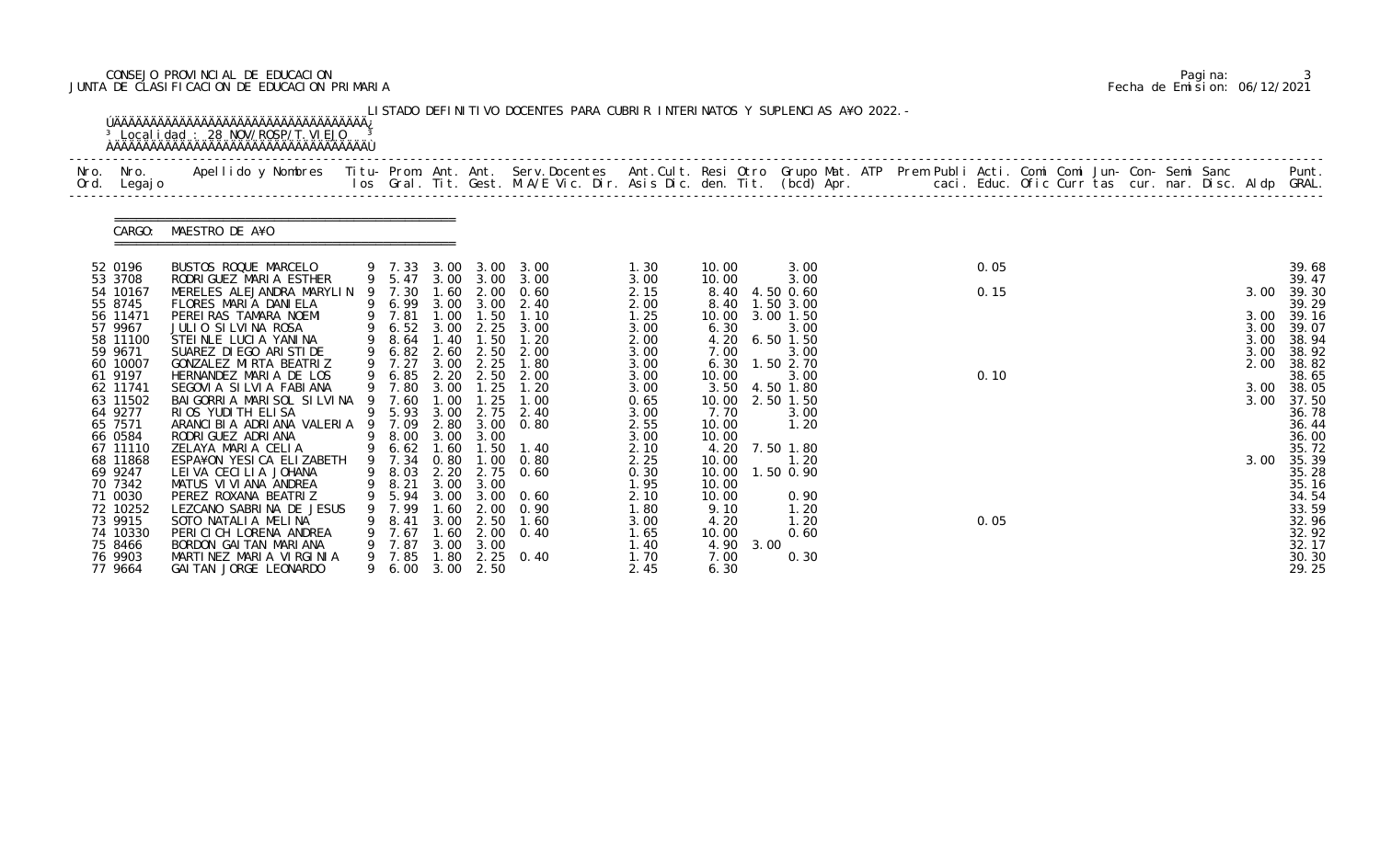# CONSEJO PROVINCIAL DE EDUCACION Pagina: 4 JUNTA DE CLASIFICACION DE EDUCACION PRIMARIA Fecha de Emision: 06/12/2021

| Ord. | Nro. Nro.<br>Legaj o                                                                      | Apellido y Nombres  Titu- Prom. Ant. Ant.  Serv.Docentes  Ant.Cult. Resi Otro  Grupo Mat. ATP  Prem Publi Acti. Comi Comi Jun- Con- Semi Sanc              Punt.<br>Ios Gral. Tit. Gest. M.A/E Vic. Dir. Asis Dic. den. Tit. (bcd          |                                                              |              |                   |                                                                                                                                                                |                                                                      |                                                   |                                                                                 |              |                               |                      |  |                                      |  |                      |                                                                                           |
|------|-------------------------------------------------------------------------------------------|--------------------------------------------------------------------------------------------------------------------------------------------------------------------------------------------------------------------------------------------|--------------------------------------------------------------|--------------|-------------------|----------------------------------------------------------------------------------------------------------------------------------------------------------------|----------------------------------------------------------------------|---------------------------------------------------|---------------------------------------------------------------------------------|--------------|-------------------------------|----------------------|--|--------------------------------------|--|----------------------|-------------------------------------------------------------------------------------------|
|      | CARGO:                                                                                    | MAESTRO DE A¥O                                                                                                                                                                                                                             |                                                              |              |                   |                                                                                                                                                                |                                                                      |                                                   |                                                                                 |              |                               |                      |  |                                      |  |                      |                                                                                           |
|      | 78 TP9784<br>79 12295<br>80 12498<br>81 12497<br>82 12570                                 | LEYES AVANCINI MARCELA<br>QUINTEROS MARIA CONSTANZA 9 9.47 1.00 0.50 0.20<br>GUTI ERREZ SI LVI NA MI CAELA 9 8.10 0.20 0.25 0.10<br>BRAVO CARLA FABIANA<br>LOPEZ MARTA GEORGINA                                                            | 9 8.10 0.20 0.25<br>9 8.61                                   |              | 0.25              | 9 7.64 2.40 1.25 1.40                                                                                                                                          | 2.65<br>1.20<br>0.40<br>0.40                                         | 2.10                                              | 1.00                                                                            |              |                               |                      |  |                                      |  |                      | 27.44<br>21.37<br>18.05<br>17.95<br>17.86                                                 |
|      | CARGO:                                                                                    | MAESTRO INTERNADO                                                                                                                                                                                                                          |                                                              |              |                   |                                                                                                                                                                |                                                                      |                                                   |                                                                                 |              |                               |                      |  |                                      |  |                      |                                                                                           |
|      | 1 T 32<br>2 T 67<br>3 T 67<br>4 T 67<br>5 TAD 7<br>6 8991<br>7 9671<br>8 12498<br>9 12497 | CASTILLO ARECO OLGA<br>AGUERO DIAZ LAURA IRIS<br>DONAIRE MYRIAM MARCELA<br>BEJARANO MIRTA MATILDE<br>I TUARTE JORGE OSVALDO<br>GAI TAN ANALI A BETSABE<br>SUAREZ DI EGO ARI STI DE<br>GUTI ERREZ SI LVI NA MI CAELA<br>BRAVO CARLA FABIANA | 66.88<br>6, 7.76<br>$6\quad 6.82$<br>$6\quad 8.10\quad 0.20$ | 3.00<br>2.20 | 2.25<br>2.60 0.50 | 6 6.43 3.00 3.00 3.00<br>6 8.49 3.00 1.50 3.00<br>6 8.14 3.00 1.75 3.00<br>$1.00 \quad 3.00$<br>6 6.63 3.00 1.00 3.00<br>2.20<br>1.60<br>6 8.10 0.20 0.25 0.10 | 3.00<br>3.00<br>2.95<br>3.00<br>3.00<br>3.00<br>3.00<br>0.40<br>0.40 | 10.00<br>10.00<br>10.00<br>10.00<br>10.00<br>7.00 | 10.00  1.25  3.00<br>3.00<br>3.00<br>3.00<br>1.003.00<br>3.00 1.00 0.10<br>2.40 | 0.20<br>0.10 | $0.15$ 0.10<br>$1.00 \t 0.25$ | 0.15<br>0.10<br>0.10 |  | 1.00<br>1.00<br>1.00<br>1.00<br>1.00 |  | 3.00<br>3.00<br>3.00 | $3.00$ 43.13<br>42.14<br>41.94<br>39.98<br>38.88<br>37.61<br>3.00 32.92<br>15.05<br>14.70 |
|      | CARGO:                                                                                    | MAESTRO ESP. EDUC. ARTI STI CA: PLASTI CA                                                                                                                                                                                                  |                                                              |              |                   |                                                                                                                                                                |                                                                      |                                                   |                                                                                 |              |                               |                      |  |                                      |  |                      |                                                                                           |
|      | 1 T 32<br>2 T 32                                                                          | CARCAMO ANDREA BELEN<br>RAMOS ELBA YOLANDA                                                                                                                                                                                                 |                                                              |              |                   | 9 7.44 3.00 3.00 2.60<br>9 8.13 3.00 2.75 2.20                                                                                                                 | 2.10<br>0.85                                                         | 10.00                                             | 10.00 3.00 3.00<br>3.00                                                         |              |                               |                      |  | 1.00<br>1.00                         |  | 3.00                 | 47.14<br>3.00 42.93                                                                       |

|  | Pagi na: |                              |
|--|----------|------------------------------|
|  |          | Fecha de Emision: 06/12/2021 |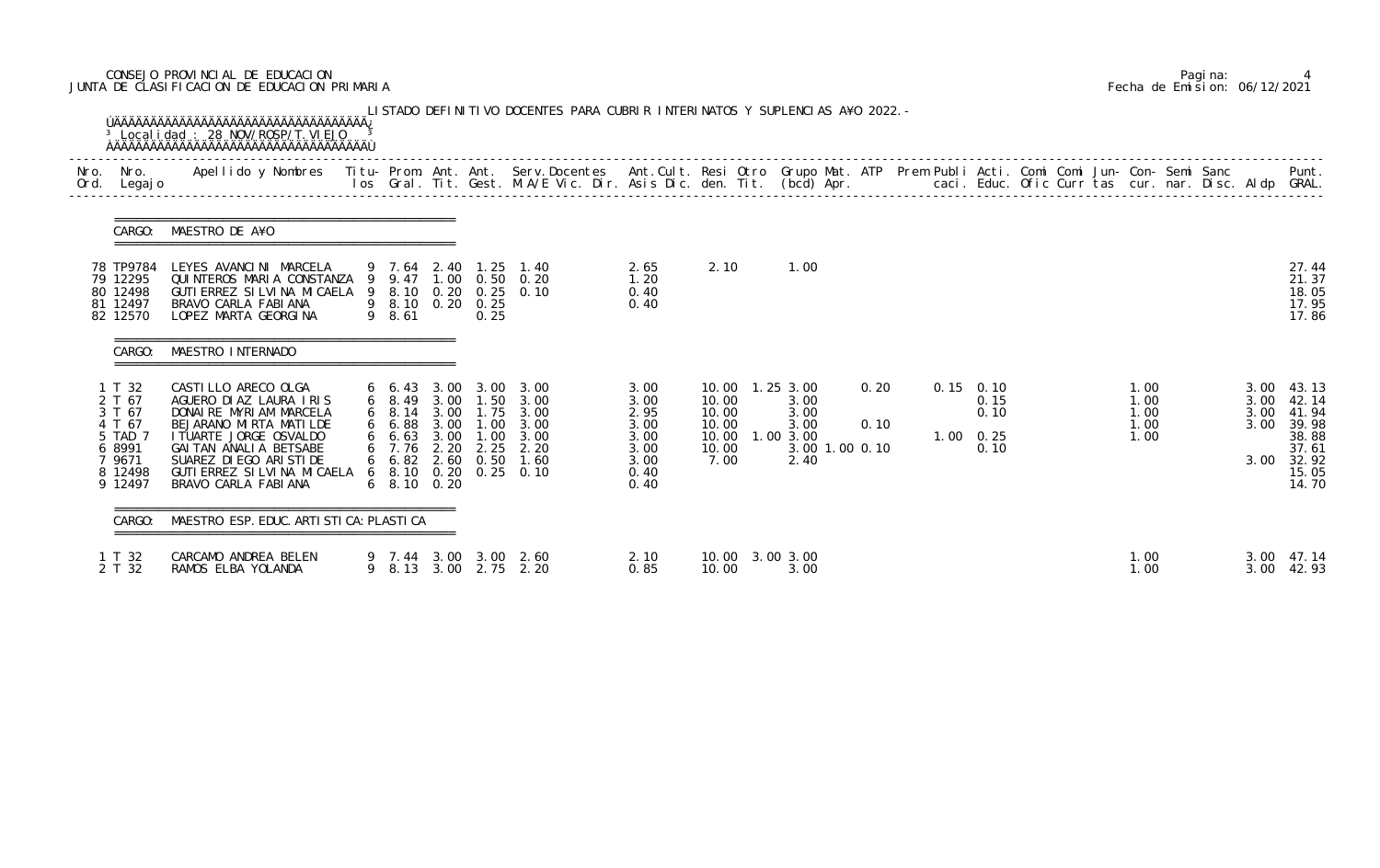# CONSEJO PROVINCIAL DE EDUCACION Pagina: 5 JUNTA DE CLASIFICACION DE EDUCACION PRIMARIA Fecha de Emision: 06/12/2021

|                                       | CARGO: MAESTRO ESP. EDUC. ARTI STI CA: PLASTI CA                                             |  |  |                                                                                                                        |                              |                                 |                              |  |      |  |              |  |                      |                                  |
|---------------------------------------|----------------------------------------------------------------------------------------------|--|--|------------------------------------------------------------------------------------------------------------------------|------------------------------|---------------------------------|------------------------------|--|------|--|--------------|--|----------------------|----------------------------------|
| 3 12260                               | RODA DORA SILVINA                                                                            |  |  | 9 6.75 2.00 0.50 0.40                                                                                                  |                              |                                 | 0.60                         |  |      |  |              |  |                      | 19.25                            |
| CARGO:                                | PES ED. ARTISTICA: PLASTICO VISUAL                                                           |  |  |                                                                                                                        |                              |                                 |                              |  |      |  |              |  |                      |                                  |
| 1 T 32<br>2 T 32<br>3 12260           | CARCAMO ANDREA BELEN<br>RAMOS ELBA YOLANDA<br>RODA DORA SILVINA                              |  |  | 9 7.44 3.00 3.00 2.60<br>9 8.13 3.00 2.75 2.20<br>9 6.75 2.00 0.50 0.40                                                | 2.10<br>0.85                 | 10.00 3.00 3.00<br>10.00        | 3.00<br>0.60                 |  |      |  | 1.00<br>1.00 |  | 3.00<br>3.00         | 47.14<br>42.93<br>19.25          |
| CARGO:                                | MAESTRO ESP. EDUC. ARTI STI CA: MUSI CA                                                      |  |  |                                                                                                                        |                              |                                 |                              |  |      |  |              |  |                      |                                  |
| 1 T 32<br>2 9202<br>3 12253<br>4 T 67 | CEREZO CARLOS ALBERTO<br>PAREDES ANGEL DANIEL<br>RAMOS GALLARDO LUCIA<br>SOTO OSVALDO CARMEN |  |  | 9 7.60 2.20 2.75 2.20<br>9 8.41 2.20 2.75 0.20<br>$9\quad 9.80\quad 0.40\quad 0.50\quad 0.40$<br>5 6.60 3.00 3.00 3.00 | 0.55<br>0.15<br>1.20<br>3.00 | 10.00<br>10.00<br>1.40<br>10.00 | 3.00<br>0.30<br>0.60<br>3.00 |  | 0.10 |  | 1.00<br>1.00 |  | 3.00<br>3.00<br>3.00 | 41.30<br>33.01<br>26.30<br>40.70 |
| CARGO:                                | PES ED. ARTI STI CA: MUSI CA                                                                 |  |  |                                                                                                                        |                              |                                 |                              |  |      |  |              |  |                      |                                  |
| 1 T 32<br>2 9202<br>3 12253           | CEREZO CARLOS ALBERTO<br>PAREDES ANGEL DANIEL<br>RAMOS GALLARDO LUCIA                        |  |  | 9 7.60 2.20 2.75 2.20<br>9 8.41 2.20 2.75 0.20<br>9 9.80 0.40 0.50 0.40                                                | 0.55<br>0.15<br>1.20         | 10.00<br>10.00<br>1.40          | 3.00<br>0.30<br>0.60         |  |      |  | 1.00         |  | 3.00<br>3.00         | 41.30<br>33.01<br>26.30          |

|  | Pagi na: |                              |
|--|----------|------------------------------|
|  |          | Fecha de Emision: 06/12/2021 |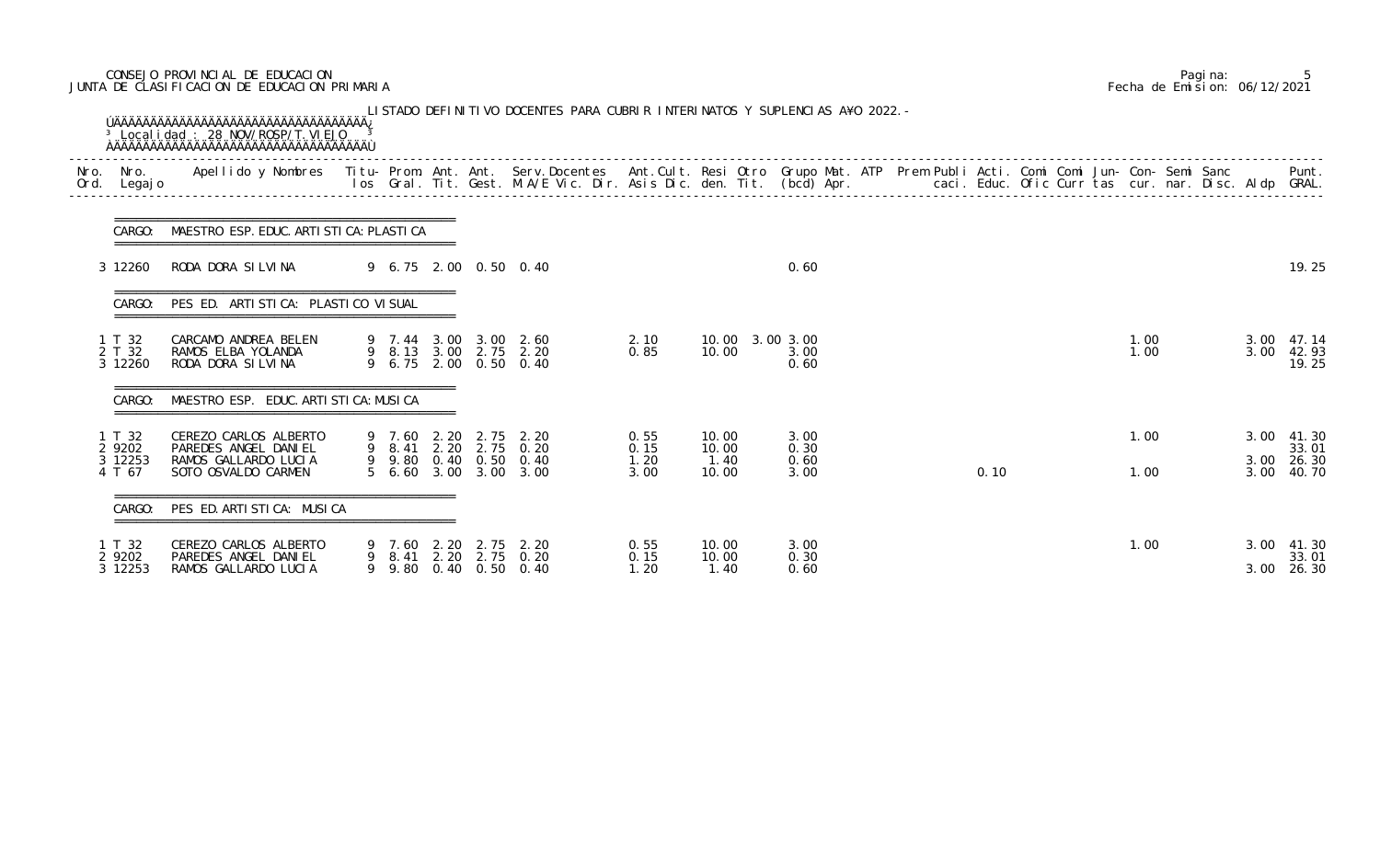# CONSEJO PROVINCIAL DE EDUCACION Pagina: 6 JUNTA DE CLASIFICACION DE EDUCACION PRIMARIA Fecha de Emision: 06/12/2021

| Nro.<br>Ord. | Nro.<br>Legaj o                                                                           | Apellido y Nombres Titu- Prom. Ant. Ant. Serv.Docentes Ant.Cult. Resi Otro Grupo Mat. ATP Prem Publi Acti. Comi Comi Jun- Con- Semi Sanc                                                    |   |                                                                    |                                                      |                                                           | los Gral. Tit. Gest. M.A/E Vic. Dir. Asis Dic. den. Tit. (bcd) Apr.       caci. Educ. Ofic Curr tas cur. nar. Disc. Aldp GRAL. |                                                              |                                                                    |                                |  |                      |  |                      |  |              | Punt.                            |
|--------------|-------------------------------------------------------------------------------------------|---------------------------------------------------------------------------------------------------------------------------------------------------------------------------------------------|---|--------------------------------------------------------------------|------------------------------------------------------|-----------------------------------------------------------|--------------------------------------------------------------------------------------------------------------------------------|--------------------------------------------------------------|--------------------------------------------------------------------|--------------------------------|--|----------------------|--|----------------------|--|--------------|----------------------------------|
|              | CARGO:                                                                                    | MAESTRO ESP. EDUC. ARTI STI CA: DANZAS                                                                                                                                                      |   |                                                                    |                                                      |                                                           |                                                                                                                                |                                                              |                                                                    |                                |  |                      |  |                      |  |              |                                  |
|              | 10760                                                                                     | MATUS ROGER EMANUEL                                                                                                                                                                         |   |                                                                    |                                                      |                                                           | 6 7.85 1.40 1.75 1.20                                                                                                          | 0.90                                                         | 10.00                                                              | 1.80                           |  |                      |  |                      |  |              | 3.00 33.90                       |
|              | CARGO:                                                                                    | MAESTRO ESP. DE EDUCACION FISICA                                                                                                                                                            |   |                                                                    |                                                      |                                                           |                                                                                                                                |                                                              |                                                                    |                                |  |                      |  |                      |  |              |                                  |
|              | 1 T 32<br>2 T 50<br>3 T 50                                                                | PONCE ELBA LORENA<br>PARADA NESTOR GUI LLERMO<br>RODRI GUEZ ANDREA BEATRIZ                                                                                                                  |   | 9 6.92 3.00<br>9 7.10 3.00<br>9 7.65                               | 2.80                                                 | 3.00<br>3.00<br>3.00                                      | 3.00<br>3.00<br>2.60                                                                                                           | 3.00<br>3.00<br>3.00                                         | 10.00<br>10.00<br>10.00                                            | 3.00<br>3.00<br>1.00 3.00 0.20 |  | 1.30<br>1.10<br>0.35 |  | 1.00<br>1.00<br>1.00 |  | 3.00<br>3.00 | 46. 22<br>46.20<br>43.60         |
|              | 4 8829<br>5 T 67<br>6 5579<br>7 0705                                                      | ACOSTA HUGO HERNAN<br>OCHI PAUL ISAAC<br>LILLO JUAN ALBERTO<br>GUENTEN CLAUDIA BEATRIZ                                                                                                      |   | 9 7.90<br>6.94<br>9 7.21<br>9 7.62                                 | 2.80<br>3.00<br>3.00<br>3.00                         | 2.75<br>3.00<br>3.00<br>3.00                              | 2.40<br>3.00<br>3.00<br>1.80                                                                                                   | 2.65<br>2.10<br>2.75<br>3.00                                 | 8.40<br>10.00<br>10.00<br>10.00                                    | 3.00<br>3.00<br>3.00<br>2.70   |  | 0.30<br>0.30<br>0.15 |  | 1.00                 |  | 3.00         | 42.20<br>41.34<br>40.96<br>40.27 |
|              | 9 T 67<br>10 6947                                                                         | GONZALEZ WALTER OSCAR<br>RUIZ PAOLA EDITH                                                                                                                                                   |   | 6.72<br>6.68                                                       | 1.80                                                 |                                                           | $2.25 \t 0.80$<br>3.00 3.00 0.80                                                                                               | 1.00<br>3.00                                                 | 10.00<br>10.00                                                     | 1.20<br>1.20                   |  |                      |  | 1.00                 |  | 3.00         | 40.02<br>36.77<br>36.68<br>36.58 |
|              | 12 11741<br>13 8362<br>14 T 32                                                            | SEGOVIA SILVIA FABIANA<br>PASTRANA JUANA LEONOR<br>MININI CASTILLO ARECO                                                                                                                    |   | 9 7.38<br>9 7.53<br>8.61                                           | 1.60<br>2.60<br>0.80                                 | 1.25<br>3.00                                              | 1.20<br>1.00<br>$1.00 \t 0.70$                                                                                                 | 3.00<br>2.00<br>0.75                                         | 3.50<br>8.40<br>10.00                                              | 4.50 1.80<br>1.50<br>0.90      |  | 0.20                 |  | 1.00                 |  | 3.00<br>2.00 | 36.23<br>35.23<br>34.76<br>32.19 |
|              | 8 4509<br>11 6945<br>15 10636<br>16 11839<br>17 12080<br>18 12247<br>19 12461<br>20 12286 | GARCIA AMANDA NOEMI<br>LLANES JUANA RAFAELA<br>MACLEN CARLA CAMILA<br>GRANETTO ROCIO ANABEL<br>VALLEJO HALIR ISAAC<br>LILLO SANTIC SHEILA<br>PALACIOS DARIAN EMILIANO<br>PINTO TAMARA BELEN | 9 | 9 8.32<br>9 5.93<br>6.94<br>7.40<br>6.88<br>7.93<br>7.42<br>9 7.78 | 3.00<br>3.00<br>1.40<br>0.80<br>0.80<br>0.40<br>0.20 | 3.00<br>3.00<br>1.75<br>1.00<br>0.50<br>$0.40 \quad 0.25$ | 1.40<br>0.60<br>$0.75$ 0.30<br>$0.25$ 0.10                                                                                     | 3.00<br>3.00<br>3.00<br>1.50<br>0.20<br>0.35<br>1.10<br>0.75 | 8.40<br>10.00<br>10.00<br>10.00<br>10.00<br>10.00<br>10.00<br>9.80 | 1.00 2.10<br>1.00 0.90<br>0.30 |  | 0.80<br>0.15<br>0.10 |  |                      |  |              |                                  |

|  | Pagi na: |                              |
|--|----------|------------------------------|
|  |          | Fecha de Emision: 06/12/2021 |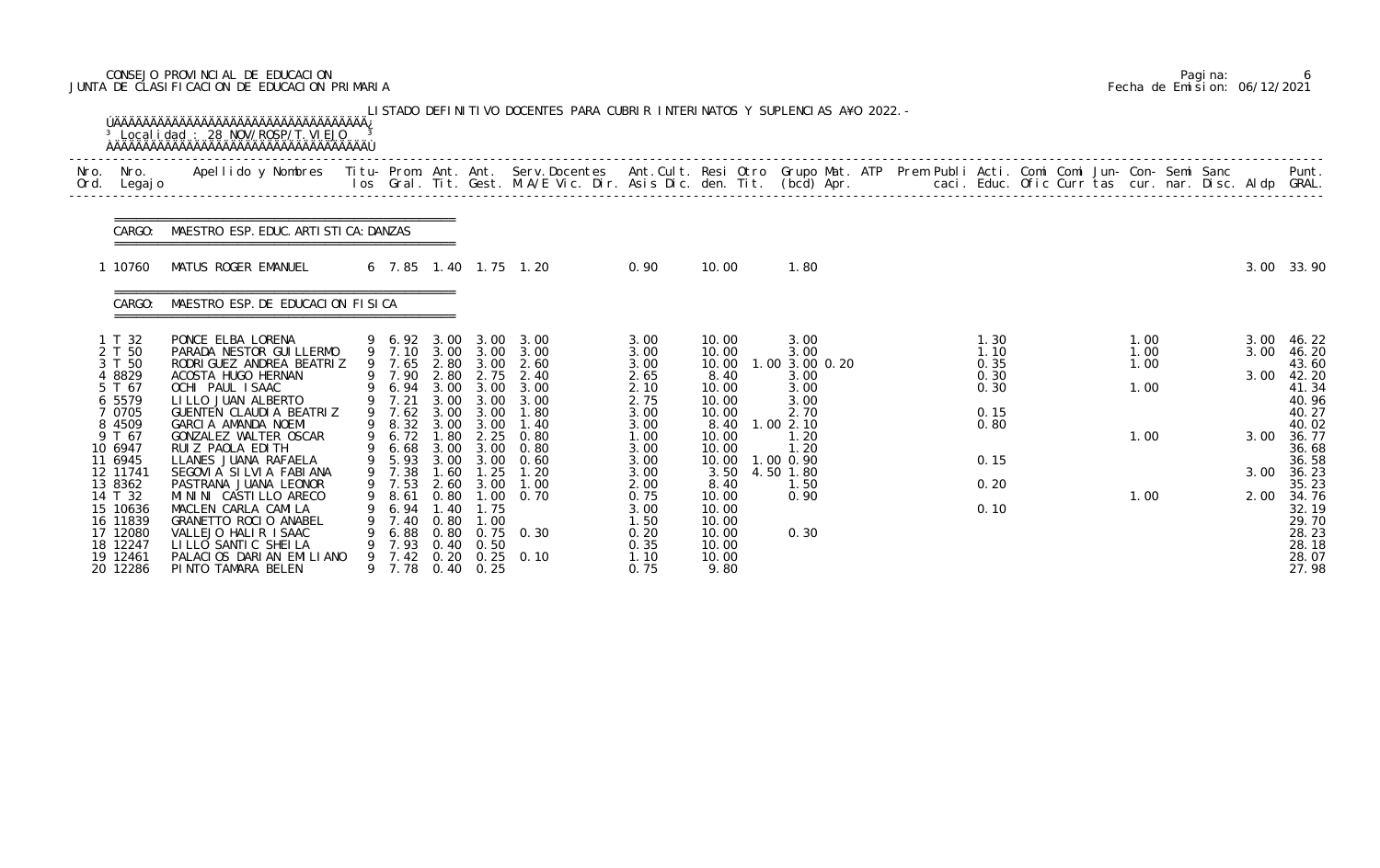# CONSEJO PROVINCIAL DE EDUCACION Pagina: 7 JUNTA DE CLASIFICACION DE EDUCACION PRIMARIA Fecha de Emision: 06/12/2021

| Nro.<br>Ord. | Nro.<br>Legaj o                      | Apellido y Nombres - Titu- Prom. Ant. Ant. Serv.Docentes - Ant.Cult. Resi Otro Grupo Mat. ATP Prem Publi Acti. Comi Comi Jun- Con- Semi Sanc - - - Punt.<br>Ios Gral. Tit. Gest. M.A/E Vic. Dir. Asis Dic. den. Tit. (bcd) Apr. - |                  |                                                                               |                      |                      |                        |                                              |  |  |  |      |  |      |                                  |
|--------------|--------------------------------------|-----------------------------------------------------------------------------------------------------------------------------------------------------------------------------------------------------------------------------------|------------------|-------------------------------------------------------------------------------|----------------------|----------------------|------------------------|----------------------------------------------|--|--|--|------|--|------|----------------------------------|
|              | CARGO:                               | MAESTRO ESP. DE EDUCACION FISICA                                                                                                                                                                                                  |                  |                                                                               |                      |                      |                        |                                              |  |  |  |      |  |      |                                  |
|              | 21 12811                             | SANTOS FRANCO ALAN                                                                                                                                                                                                                | 9 6.81 0.60      |                                                                               |                      |                      | 2.10                   |                                              |  |  |  |      |  |      | 18.51                            |
|              | CARGO:                               | MAESTRO ESPECIAL DE INGLES                                                                                                                                                                                                        |                  |                                                                               |                      |                      |                        |                                              |  |  |  |      |  |      |                                  |
|              | 9660<br>2 T 32<br>3 11261<br>4 11376 | SURA GRACI ELA JOHANA<br>TRUCCO LUCAS DI EGO<br>LUNA JIMENA ANAHI<br>TORO ROMINA VANESA                                                                                                                                           | 9 6.80<br>9 7.91 | 2.00 2.50<br>2.00 2.50 2.00<br>9 8.22 1.20 1.50 1.20<br>6 7.16 1.20 1.50 1.00 | 2.10                 | 3.00<br>1.25<br>3.00 | 10.00<br>7.00<br>10.00 | 3.253.00<br>3.00<br>4.20 1.50 1.80<br>1.20   |  |  |  | 1.00 |  | 3.00 | 41.65<br>38.66<br>28.62<br>31.06 |
|              | CARGO:                               | PES LENGUA EXTRANJERA: INGLES                                                                                                                                                                                                     |                  |                                                                               |                      |                      |                        |                                              |  |  |  |      |  |      |                                  |
|              | 9660<br>2 T 32<br>3 11261<br>4 11376 | SURA GRACI ELA JOHANA<br>TRUCCO LUCAS DI EGO<br>LUNA JIMENA ANAHI<br>TORO ROMINA VANESA                                                                                                                                           | 9 6.80<br>9 7.91 | 2.00 2.50 2.10<br>2.00 2.50<br>9 8.22 1.20 1.50<br>6 7.16 1.20 1.50           | 2.00<br>1.20<br>1.00 | 3.00<br>1.25<br>3.00 | 7.00<br>4.20<br>10.00  | 10.00 3.25 3.00<br>3.00<br>1.50 1.80<br>1.20 |  |  |  | 1.00 |  | 3.00 | 41.65<br>38.66<br>28.62<br>31.06 |
|              | CARGO:                               | PES ED. ARTISTICA: DANZAS                                                                                                                                                                                                         |                  |                                                                               |                      |                      |                        |                                              |  |  |  |      |  |      |                                  |
|              | 1 10760                              | MATUS ROGER EMANUEL                                                                                                                                                                                                               |                  | 6 7.85 1.40 1.75 1.20                                                         |                      | 0.90                 | 10.00                  | 1.80                                         |  |  |  |      |  | 3.00 | 33.90                            |

|  | Pagi na: |                              |
|--|----------|------------------------------|
|  |          | Fecha de Emision: 06/12/2021 |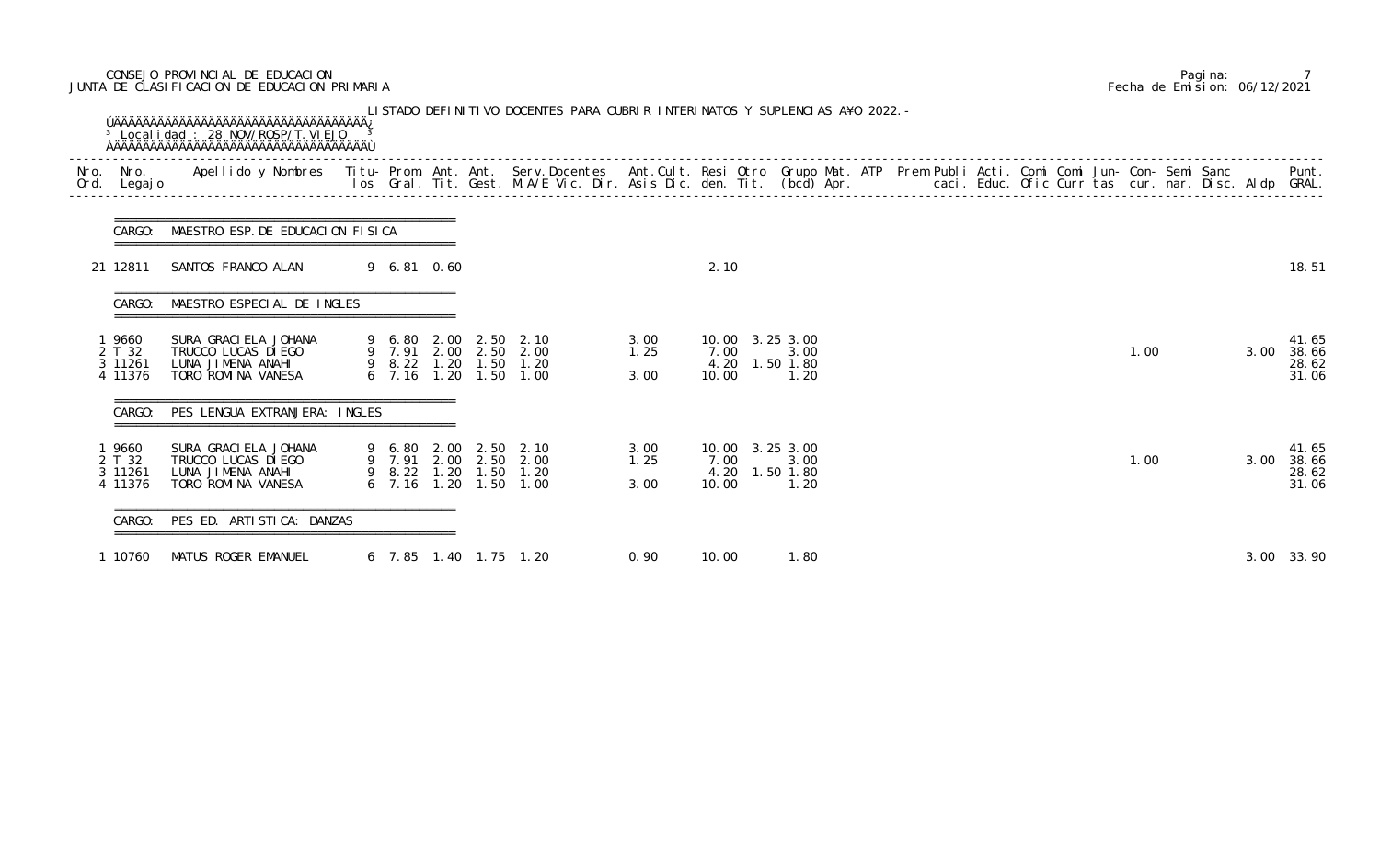# CONSEJO PROVINCIAL DE EDUCACION Pagina: 8 JUNTA DE CLASIFICACION DE EDUCACION PRIMARIA Fecha de Emision: 06/12/2021

| Nro.<br>Ord. | Nro.<br>Legaj o                        | Apellido y Nombres - Titu- Prom. Ant. Ant. Serv.Docentes - Ant.Cult. Resi Otro Grupo Mat. ATP - Prem Publi Acti. Comi Comi Jun- Con- Semi Sanc |                            |              |                                                          | los Gral. Tit. Gest. M.A/E Vic. Dir. Asis Dic. den. Tit. (bcd) Apr.       caci. Educ. Ofic Curr tas cur. nar. Disc. Aldp GRAL. |                                           |                         |                                                                    |  |      |              |  |              |              | Punt.                                     |
|--------------|----------------------------------------|------------------------------------------------------------------------------------------------------------------------------------------------|----------------------------|--------------|----------------------------------------------------------|--------------------------------------------------------------------------------------------------------------------------------|-------------------------------------------|-------------------------|--------------------------------------------------------------------|--|------|--------------|--|--------------|--------------|-------------------------------------------|
|              | CARGO:                                 | ASIST. MEDIOS A/C GAB. DE INFORMATICA                                                                                                          |                            |              |                                                          |                                                                                                                                |                                           |                         |                                                                    |  |      |              |  |              |              |                                           |
|              | 1 10053<br>2 11780<br>3 12569          | SAUCEDO SANCHEZ RENAN<br>RIOS MARIELA VERONICA<br>TELLO LUJAN DANI ELA                                                                         | 6 6.73                     |              | 3.00 0.25                                                | 6 8.64 2.00 2.00 1.80<br>1.00 1.25 0.70                                                                                        | 1.65 0.10 10.00 6.50 2.70<br>0.15<br>0.30 | 2.80<br>0.70            | 0.30                                                               |  | 2.20 |              |  |              | 3.00         | 43.59<br>21.93<br>10.25                   |
|              | 4 T 67<br>5 10336<br>6 9061<br>7 10744 | HUERTA ORTEGA JUAN RAMON<br>GONZALEZ DELINA NOEM<br>ZERPA HECTOR FABIAN<br>GARAY RAUL ARMANDO                                                  | 5 7.75<br>$3 \quad 7.19$   | 3.00<br>2.60 | 3 8.30 3.00 2.00                                         | 3.00 3.00<br>1.60<br>$1.75$ $3.00$<br>3 6.44 3.00 1.75 1.30                                                                    | 3.00<br>2.75<br>0.85<br>0.15              | 10.00<br>10.00<br>10.00 | 3.00 3.00 0.10<br>9.10 7.75 2.40<br>3.00<br>1.50                   |  |      | 0.05<br>0.50 |  | 1.00         | 3.00         | 41.90<br>43.40<br>31.39<br>27.14          |
|              | CARGO:                                 | PES EDUCACION TECNOLOGICA                                                                                                                      |                            |              |                                                          |                                                                                                                                |                                           |                         |                                                                    |  |      |              |  |              |              |                                           |
|              | 7188<br>4 10709<br>5 12353             | ROMERO OSCAR<br>2 T 32/50 GALLEGUI LLO JOSE PAUL<br>3 T 67/32 MOYANO CRISTINA DEL VALLE<br>BERMUDES DARDO RUBEN<br>TORREZ MARIEL MAIDEM        |                            |              | 9 8.87 2.60 1.50<br>9 7.44 2.20 1.50<br>9 6.44 2.20 2.00 | 1.50<br>2.00<br>1.80<br>9 6.88 2.00 1.75 1.40<br>9 7.82 0.40 0.50 0.10                                                         | 3.00<br>3.00<br>3.00<br>0.25              | 10.00<br>10.00<br>4.90  | 7.00 7.50 2.10<br>3.00<br>2.40<br>2.10                             |  |      |              |  | 1.00<br>1.00 | 3.00<br>3.00 | 43.07<br>42.14<br>37.84<br>31.28<br>17.82 |
|              | CARGO:                                 | PES FORMACION ETICA Y CIUDADANA                                                                                                                |                            |              |                                                          |                                                                                                                                |                                           |                         |                                                                    |  |      |              |  |              |              |                                           |
|              | 1 T 50<br>2 10494<br>3 10560<br>4 8364 | PORTILLO CLAUDIA VIVIANA<br>ABAN ESTELA CLARA<br>RIOS MONICA SEBASTIANA<br>ACOSTA HILDA NOEMI                                                  | 9 6.97 1.60<br>9 6.74 3.00 |              | 1.75                                                     | 9 6.30 3.00 2.00 3.00<br>1.75 1.10<br>1.20<br>6 6.74 3.00 2.00 1.60                                                            | 2.45<br>2.00<br>3.00                      |                         | 10.00  1.00  3.00<br>5.60 2.50 1.50<br>4.20 1.80<br>5.60 2.25 2.40 |  |      |              |  | 1.00         | 3.00<br>3.00 | 40.75<br>32.02<br>30.69<br>35.59          |

|  | Pagi na: |                              |
|--|----------|------------------------------|
|  |          | Fecha de Emision: 06/12/2021 |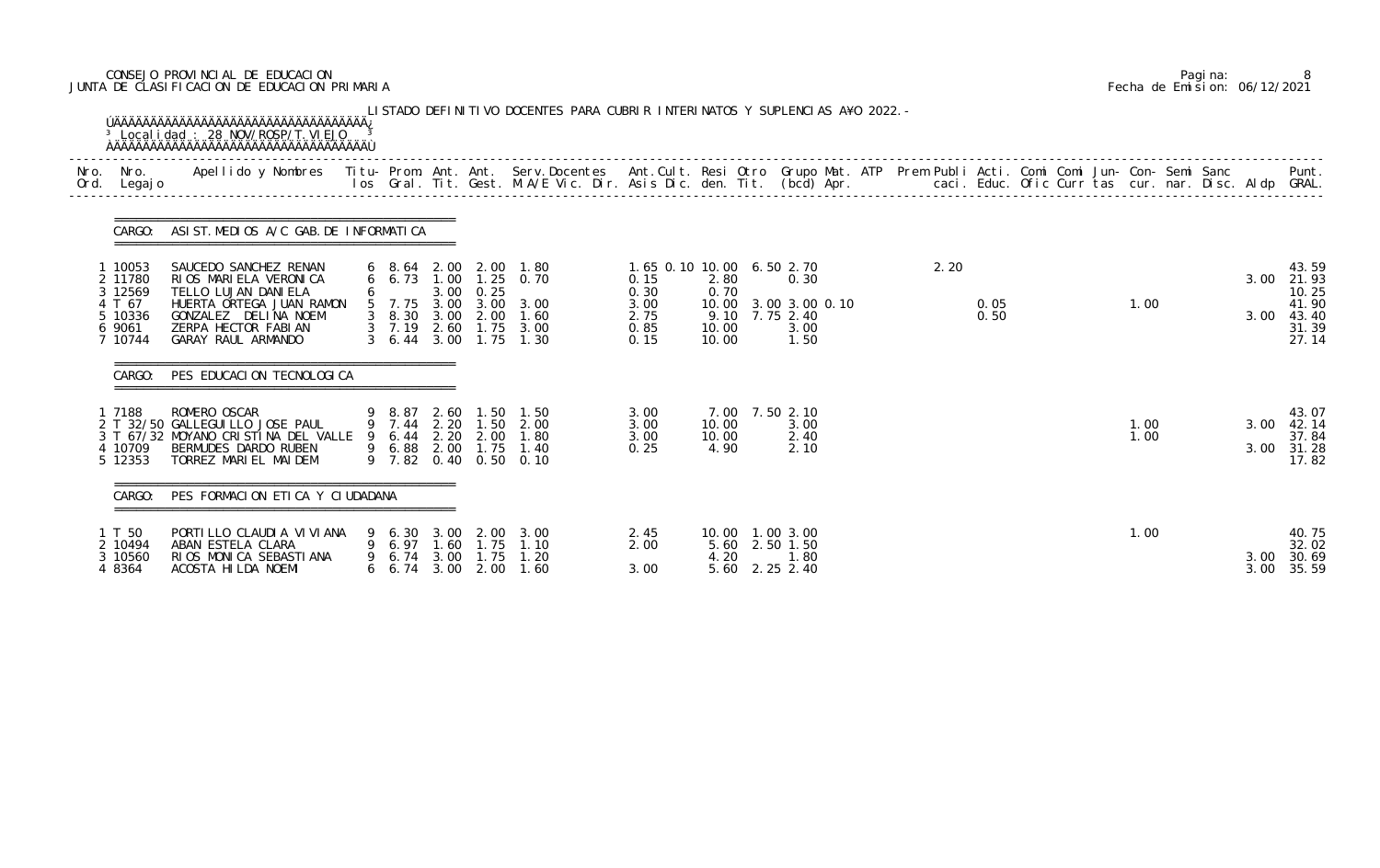# CONSEJO PROVINCIAL DE EDUCACION Pagina: 9 JUNTA DE CLASIFICACION DE EDUCACION PRIMARIA Fecha de Emision: 06/12/2021

|              |                                                                                                                                                                                                                                                                         | <sup>3</sup> Local i dad: 28 NOV/ROSP/T. VI EJO                                                                                                                                                                                                                                                                                                                                                                                                                                                                                                                                                                                                                |                  |                                                                                                                                                                                                                          |                                                                                                                                                                                      |                                                                                                                                                                                                   | LISTADO DEFINITIVO DOCENTES PARA CUBRIR INTERINATOS Y SUPLENCIAS A¥O 2022. -                                                                                                                                           |                                                                                                                                                                                                                                                                               |                                                                                                                                                                                  |                                                                                                                                                                                                                                                                           |           |                                                                              |              |                                                                                                                                           |                                                      |                                                                                                                                                                                              |                                                                                                                                                                                              |                                                                                                                                                                                                                               |
|--------------|-------------------------------------------------------------------------------------------------------------------------------------------------------------------------------------------------------------------------------------------------------------------------|----------------------------------------------------------------------------------------------------------------------------------------------------------------------------------------------------------------------------------------------------------------------------------------------------------------------------------------------------------------------------------------------------------------------------------------------------------------------------------------------------------------------------------------------------------------------------------------------------------------------------------------------------------------|------------------|--------------------------------------------------------------------------------------------------------------------------------------------------------------------------------------------------------------------------|--------------------------------------------------------------------------------------------------------------------------------------------------------------------------------------|---------------------------------------------------------------------------------------------------------------------------------------------------------------------------------------------------|------------------------------------------------------------------------------------------------------------------------------------------------------------------------------------------------------------------------|-------------------------------------------------------------------------------------------------------------------------------------------------------------------------------------------------------------------------------------------------------------------------------|----------------------------------------------------------------------------------------------------------------------------------------------------------------------------------|---------------------------------------------------------------------------------------------------------------------------------------------------------------------------------------------------------------------------------------------------------------------------|-----------|------------------------------------------------------------------------------|--------------|-------------------------------------------------------------------------------------------------------------------------------------------|------------------------------------------------------|----------------------------------------------------------------------------------------------------------------------------------------------------------------------------------------------|----------------------------------------------------------------------------------------------------------------------------------------------------------------------------------------------|-------------------------------------------------------------------------------------------------------------------------------------------------------------------------------------------------------------------------------|
| Nro.<br>Ord. | Nro.<br>Legaj o                                                                                                                                                                                                                                                         | Apellido y Nombres - Titu- Prom. Ant. Ant. Serv.Docentes - Ant.Cult. Resi Otro Grupo Mat. ATP - Prem Publi Acti. Comi Comi Jun- Con- Semi Sanc - Semi Sanc - Semi Sanc - Semi Sanc - Semi Sanc - Semi Sanc - Semi Sanc - Semi                                                                                                                                                                                                                                                                                                                                                                                                                                  |                  |                                                                                                                                                                                                                          |                                                                                                                                                                                      |                                                                                                                                                                                                   |                                                                                                                                                                                                                        |                                                                                                                                                                                                                                                                               |                                                                                                                                                                                  |                                                                                                                                                                                                                                                                           |           |                                                                              |              |                                                                                                                                           | caci. Educ. Ofic Curr tas cur. nar. Disc. Aldp GRAL. |                                                                                                                                                                                              |                                                                                                                                                                                              | Punt.                                                                                                                                                                                                                         |
|              | Modal i dad: ADULTOS                                                                                                                                                                                                                                                    |                                                                                                                                                                                                                                                                                                                                                                                                                                                                                                                                                                                                                                                                |                  |                                                                                                                                                                                                                          |                                                                                                                                                                                      |                                                                                                                                                                                                   |                                                                                                                                                                                                                        |                                                                                                                                                                                                                                                                               |                                                                                                                                                                                  |                                                                                                                                                                                                                                                                           |           |                                                                              |              |                                                                                                                                           |                                                      |                                                                                                                                                                                              |                                                                                                                                                                                              |                                                                                                                                                                                                                               |
|              | CARGO:                                                                                                                                                                                                                                                                  | MAESTRO DE SECCION ADULTOS                                                                                                                                                                                                                                                                                                                                                                                                                                                                                                                                                                                                                                     |                  |                                                                                                                                                                                                                          |                                                                                                                                                                                      |                                                                                                                                                                                                   |                                                                                                                                                                                                                        |                                                                                                                                                                                                                                                                               |                                                                                                                                                                                  |                                                                                                                                                                                                                                                                           |           |                                                                              |              |                                                                                                                                           |                                                      |                                                                                                                                                                                              |                                                                                                                                                                                              |                                                                                                                                                                                                                               |
|              | 1 T 67<br>2 T 67<br>3 T 32<br>4 T 32<br>5 T 67<br>6 T 32<br>7 T 32<br>8 T 50<br>9 TAD 7<br>10 T 50<br>11 T 67<br>12 T 67<br>13 T 67<br>14 T 32<br>15 T 32<br>16 T 32<br>17 T 32<br>18 T 32<br>19 T 50<br>20 6478<br>21 T 32<br>22 T 50<br>23 T 67<br>24 T 32<br>25 T 67 | I LLANES VI VI ANA BEATRIZ<br>BAHAMONDE VI VI ANA EDI TH<br>SUAREZ RUTH DEL VALLE<br>TACTACA ROSANA MIRIAM<br>BARRERA ANALIA BEATRIZ<br>RODRI GUEZ YAMI LA<br>PEREA GRACI ELA ESTRELLA<br>FERREYRA NORA BEATRIZ<br>PERALTA MARIO LUIS<br>MANSILLA NORMA ELIZABET<br>AGUERO DI AZ LAURA IRIS<br>CAMPANELLO PATRICIA A<br>DONAIRE MYRIAM MARCELA<br>CASTILLO ARECO OLGA<br>MI LLI CAY SONI A DEL VALLE<br>ARIZA JORGE PEDRO<br>SOLORZA KARINA NOEMI<br>MALDONADO GUADALUPE T<br>MAMANI CELIA SILVINA<br>QUINTERO VI VI ANA NOEMI<br>GALVAN SAMANTA VARINA<br>CARRIZO CRISTINA NICOLAZA<br>SOTO OSVALDO CARMEN<br>MAMANI MARIA VERONICA<br>BEJARANO MIRTA MATILDE | 9<br>9<br>9<br>9 | 9 7.20<br>9 8.40<br>9 9.05<br>9 7.81<br>9 7.73<br>9 7.95<br>9 7.55<br>8.55<br>9 7.05<br>9 7.48<br>8.49<br>9 8.31<br>8.14<br>6.43<br>8.11<br>9 7.92<br>9 7.87<br>6.72<br>7.38<br>8.10<br>7.25<br>6.60<br>9 7.34<br>9 6.88 | 2.60<br>3.00<br>3.00<br>3.00<br>3.00<br>3.00<br>3.00<br>3.00<br>3.00<br>3.00<br>3.00<br>3.00<br>3.00<br>3.00<br>3.00<br>3.00<br>3.00<br>3.00<br>3.00<br>3.00<br>3.00<br>3.00<br>2.80 | 1.75<br>3.00<br>2.75<br>3.00<br>2.75<br>3.00<br>3.00<br>3.00<br>3.00<br>3.00<br>3.00<br>3.00<br>3.00<br>3.00<br>3.00<br>2.50<br>3.00<br>3.00<br>3.00<br>3.00<br>3.00<br>3.00<br>1.50<br>3.00 3.00 | 1.60<br>3.00<br>3.00<br>3.00<br>2.40<br>3.00<br>3.00<br>3.00<br>2.80<br>3.00<br>3.00<br>3.00<br>3.00<br>3.00<br>2.40<br>3.00<br>2.80<br>9 6.22 3.00 3.00 3.00<br>2.80<br>-2.60<br>1.60<br>3.00<br>3.00<br>1.60<br>3.00 | 3.00<br>3.00<br>3.00 0.50 10.00 5.50 3.00<br>3.00 0.20 10.00 4.00 3.00 0.50<br>3.00<br>3.00<br>3.00 0.20 10.00 3.00 3.00<br>3.00<br>3.00 3.00<br>3.00<br>3.00<br>3.00<br>2.95<br>3.00<br>3.00<br>3.00<br>3.00<br>3.00<br>2.85<br>3.00<br>3.00<br>3.00<br>3.00<br>3.00<br>3.00 | 10.00<br>10.00<br>10.00<br>10.00<br>10.00<br>10.00<br>10.00<br>10.00<br>10.00<br>10.00<br>10.00<br>10.00<br>10.00<br>10.00<br>10.00<br>10.00<br>10.00<br>10.00<br>10.00<br>10.00 | 10.00 11.50 2.40<br>10.00 6.25 3.00<br>7.00 3.00<br>3.25 3.00<br>1.25 3.00<br>3.00<br>1.50 3.00<br>3.00<br>3.00<br>3.00<br>$1.25$ $3.00$<br>3.00<br>3.00<br>3.00<br>1.00 3.00 0.20<br>1.00 3.00<br>1.00 3.00 0.20 0.10<br>1.50 2.40 0.80<br>3.00<br>$3.50$ $2.40$<br>3.00 | 3.00 0.60 | 0.10<br>0.20<br>0.10<br>0.10<br>0.10<br>0.10<br>0.20<br>0.10<br>0.10<br>0.10 | 0.50<br>0.15 | 0.15<br>0.10<br>1.50 0.15<br>0.15<br>0.15<br>0.05<br>0.15<br>0.10<br>0.10<br>0.10<br>0.10<br>0.15<br>0.10<br>0.15<br>0.15<br>0.05<br>0.10 |                                                      | 1.00<br>1.00<br>1.00<br>1.00<br>1.00<br>1.00<br>1.00<br>1.00<br>1.00<br>1.00<br>1.00<br>1.00<br>1.00<br>1.00<br>1.00<br>1.00<br>1.00<br>1.00<br>1.00<br>1.00<br>1.00<br>1.00<br>1.00<br>1.00 | 3.00<br>3.00<br>3.00<br>2.00<br>3.00<br>3.00<br>3.00<br>3.00<br>3.00<br>3.00<br>3.00<br>3.00<br>3.00<br>3.00<br>3.00<br>3.00<br>3.00<br>3.00<br>3.00<br>2.00<br>3.00<br>3.00<br>3.00<br>3.00 | 53.30<br>52.95<br>51.55<br>51.01<br>50.88<br>49.30<br>49.00<br>47.95<br>47.85<br>47.13<br>46.64<br>46.41<br>46.19<br>46.13<br>45.71<br>45.67<br>45.67<br>45.52<br>45.52<br>45.43<br>45.40<br>45.30<br>45.30<br>45.14<br>44.98 |

|  | Pagi na: |                              |
|--|----------|------------------------------|
|  |          | Fecha de Emision: 06/12/2021 |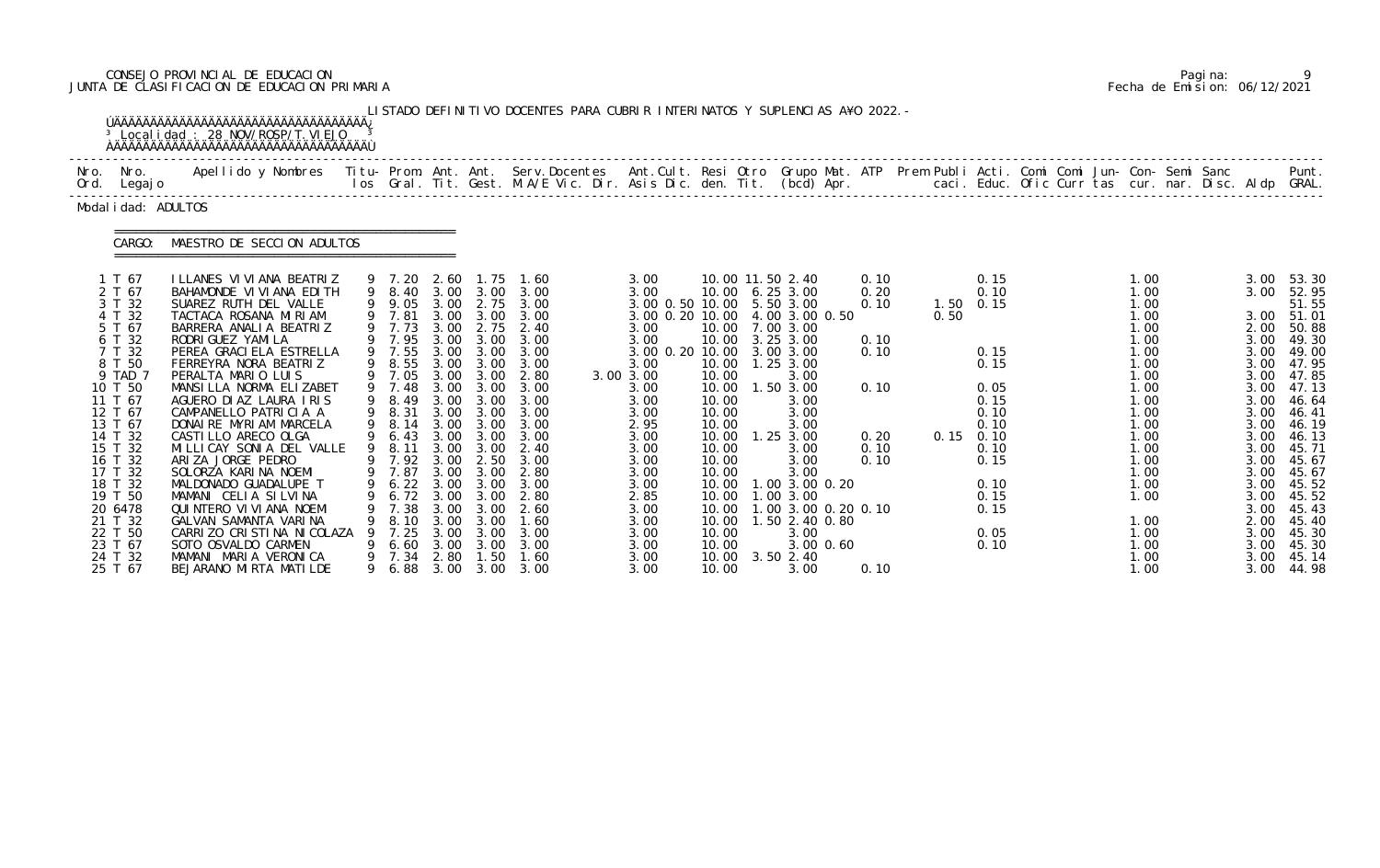# CONSEJO PROVINCIAL DE EDUCACION Pagina: 10 JUNTA DE CLASIFICACION DE EDUCACION PRIMARIA Fecha de Emision: 06/12/2021

| Nro. | Nro.<br>Ord. Legajo | Apellido y Nombres  Titu- Prom. Ant. Ant. Serv.Docentes  Ant.Cult. Resi Otro Grupo Mat. ATP Prem Publi Acti. Comi Comi Jun- Con- Semi Sanc         Punt.<br>Ios Gral. Tit. Gest. M.A/E Vic. Dir. Asis Dic. den. Tit. (bcd) Apr. |    |                    |              |                           |                              |                         |                |                                |      |  |                           |  |              |  |                    |                |
|------|---------------------|---------------------------------------------------------------------------------------------------------------------------------------------------------------------------------------------------------------------------------|----|--------------------|--------------|---------------------------|------------------------------|-------------------------|----------------|--------------------------------|------|--|---------------------------|--|--------------|--|--------------------|----------------|
|      | CARGO:              | MAESTRO DE SECCION ADULTOS                                                                                                                                                                                                      |    |                    |              |                           |                              |                         |                |                                |      |  |                           |  |              |  |                    |                |
|      | 26 T 32             | CHOQUE I SABEL                                                                                                                                                                                                                  |    |                    |              |                           | 9 6.09 3.00 3.00 2.60        | 3.00                    |                | 10.00  1.00  3.00              |      |  | 0.15                      |  | 1.00         |  |                    | 3.00 44.84     |
|      | 27 TAD 7<br>28 T 67 | I TUARTE JORGE OSVALDO<br>JUANI RAMONA CANDIDA                                                                                                                                                                                  |    | 9 6.63<br>9 8.09   |              | 3.00 3.00                 | 3.00 3.00 3.00<br>3.00       | 0.80 3.00<br>3.00       | 10.00          | 10.00  1.00  3.00<br>1.00 3.00 | 0.10 |  | $1.00 \quad 0.25$<br>0.25 |  | 1.00<br>1.00 |  |                    | 44.68<br>44.44 |
|      | 29 10336            | GONZALEZ DELINA NOEM                                                                                                                                                                                                            |    |                    |              |                           | 9 8.77 1.40 0.50 0.60        | 2.75                    |                | 9.10 7.75 0.90                 |      |  | 0.50                      |  |              |  |                    | 3.00 44.27     |
|      | 30 8186             | ROJAS PATRICIA ADRIANA                                                                                                                                                                                                          |    | 9 7.68             | 2.60         | 1.75                      | 1.60                         | 3.00                    |                | 10.00 3.50 2.40                | 0.10 |  | 0.15                      |  |              |  | 2.00               | 43.78          |
|      | 31 T 67             | OCAMPO SANDRA ELIZABETH                                                                                                                                                                                                         | 9  | 8.43               | 3.00         | 3.00                      | 3.00                         | 3.00                    | 10.00          | 3.00                           | 0.10 |  | 0.20                      |  | 1.00         |  |                    | 43.73          |
|      | 32 4710             | OCAMPO SERGIO DANIEL                                                                                                                                                                                                            |    | 9 7.28             | 3.00         | 3.00                      | 3.00                         | 3.00                    | 10.00          | 3.00                           |      |  | 0.40                      |  |              |  | 2.00               | 43.68          |
|      | 33 T 67<br>34 T 67  | ZERPA VI VI ANA ELBA<br>HUERTA ORTEGA JUAN RAMON                                                                                                                                                                                |    | 9 7.68<br>$9$ 7.22 | 3.00         | $3.00 \quad 3.00$<br>3.00 | 3.00<br>3.00                 | 3.00 0.20 10.00<br>3.00 | 10.00          | 3.00<br>0.50 3.00 0.10         | 0.10 |  | 0.10<br>0.05              |  | 1.00<br>1.00 |  |                    | 43.08<br>42.87 |
|      | 35 T 32             | BALETA MABEL CRISTINA                                                                                                                                                                                                           |    | 9 8.00             | 3.00         | 2.75                      | 3.00                         | 3.00                    | 10.00          | 3.00                           | 0.10 |  |                           |  | 1.00         |  |                    | 42.85          |
|      | 36 T 67             | ALCARAZ VI CTOR HUGO                                                                                                                                                                                                            |    |                    |              |                           | 3.00 3.00 3.00               | 3.00                    | 10.00          | 3.00                           |      |  |                           |  | 1.00         |  |                    | 42.68          |
|      | 37 T 32             | MAMANI HILDA                                                                                                                                                                                                                    |    | 9 7.68<br>9 7.18   | 3.00         | 3.00                      | 3.00                         | 3.00                    | 10.00          | 3.00                           | 0.30 |  | 0.10                      |  | 1.00         |  |                    | 42.58          |
|      | 38 9767             | GONZALEZ DORA ELISABETH                                                                                                                                                                                                         |    | 9 8.44             | 3.00         | 1.75                      | 1.40                         | 3.00                    | 7.00           | 3.002.10                       |      |  |                           |  |              |  | 3.00 41.69         |                |
|      | 39 10249            | NAVARRO MARIA ADRIANA                                                                                                                                                                                                           |    | 9 8.30             |              |                           | $1.60$ $0.25$ $0.20$<br>1.60 | 2.90                    |                | 8.40 4.00 2.40 1.00            |      |  | 0.10                      |  |              |  | 3.00<br>3.00       | 41.05          |
|      | 40 8188<br>41 0480  | SORIA LILIANA DEL ROSARIO<br>MATUS SANDRA FABIANA                                                                                                                                                                               |    | 6.61<br>9 6.63     | 2.60<br>3.00 | 1.75<br>3.00              | 1.20                         | 2.30<br>3.00            | 10.00<br>10.00 | $1.25$ 2.40<br>3.00 1.80       | 0.20 |  |                           |  |              |  |                    | 40.81<br>40.63 |
|      | 42 0196             | BUSTOS ROQUE MARCELO                                                                                                                                                                                                            |    | 9 7.33             |              |                           | 3.00 3.00 2.80               | 1.30                    | 10.00          | 3.00                           |      |  | 0.05                      |  |              |  |                    | 39.48          |
|      | 43 7745             | REARTES NI COLASA BEATRIZ                                                                                                                                                                                                       |    | 9 6.97             | 2.80         | 1.75                      | 1.20                         | 3.00                    | 10.00          | 2.50 1.50                      |      |  |                           |  |              |  |                    | 38.72          |
|      | 44 3708             | RODRI GUEZ MARI A ESTHER                                                                                                                                                                                                        |    | 9 5.47 3.00 3.00   |              |                           | 2.20                         | 3.00                    | 10.00          | 3.00                           |      |  |                           |  |              |  |                    | 38.67          |
|      | 45 10364            | GASPAR ROSANA DEL VALLE                                                                                                                                                                                                         | 9  | 6.82               | 1.60         | 0.50                      | 0.60                         | 3.00                    | 8.40           | 4.00 0.90                      |      |  |                           |  |              |  |                    | 3.00 37.82     |
|      | 46 8991             | GAI TAN ANALI A BETSABE                                                                                                                                                                                                         |    | 7.76               | 2.20         | . 50                      |                              | 3.00                    | 10.00          | 1.80 1.00 0.10                 |      |  | 0.10                      |  |              |  |                    | 37.66          |
|      | 47 6952<br>48 9967  | LAZARTE CLAUDIA FABIOLA<br>JULIO SILVINA ROSA                                                                                                                                                                                   |    | 5.41<br>6.52       | 3.00<br>3.00 | . 75<br>0.75              | 1. 80<br>3.00                | 0.70<br>3.00            | 10.00<br>6.30  | 3.00<br>2.90                   |      |  |                           |  |              |  | 3.00 37.66<br>3.00 | 37.47          |
|      | 49 9671             | SUAREZ DI EGO ARI STI DE                                                                                                                                                                                                        |    | 6.82               | 2.60         | 0.75                      | 1.00                         | 3.00                    | 7.00           | 1.50                           |      |  |                           |  |              |  | 3.00               | 34.67          |
|      | 50 10007            | GONZALEZ MIRTA BEATRIZ                                                                                                                                                                                                          | 9. | 7.27               | 3.00         | 0.75                      | 0.80                         | 3.00                    | 6.30           | $1.50$ 0.90                    |      |  |                           |  |              |  | 2.00               | 34.52          |
|      | 51 9277             | RIOS YUDITH ELISA                                                                                                                                                                                                               |    |                    |              |                           | 5.93 3.00 1.25 1.40          | 3.00                    | 7.70           | 1.90                           |      |  |                           |  |              |  |                    | 33.18          |

|  | Pagi na: | 10                           |
|--|----------|------------------------------|
|  |          | Fecha de Emision: 06/12/2021 |